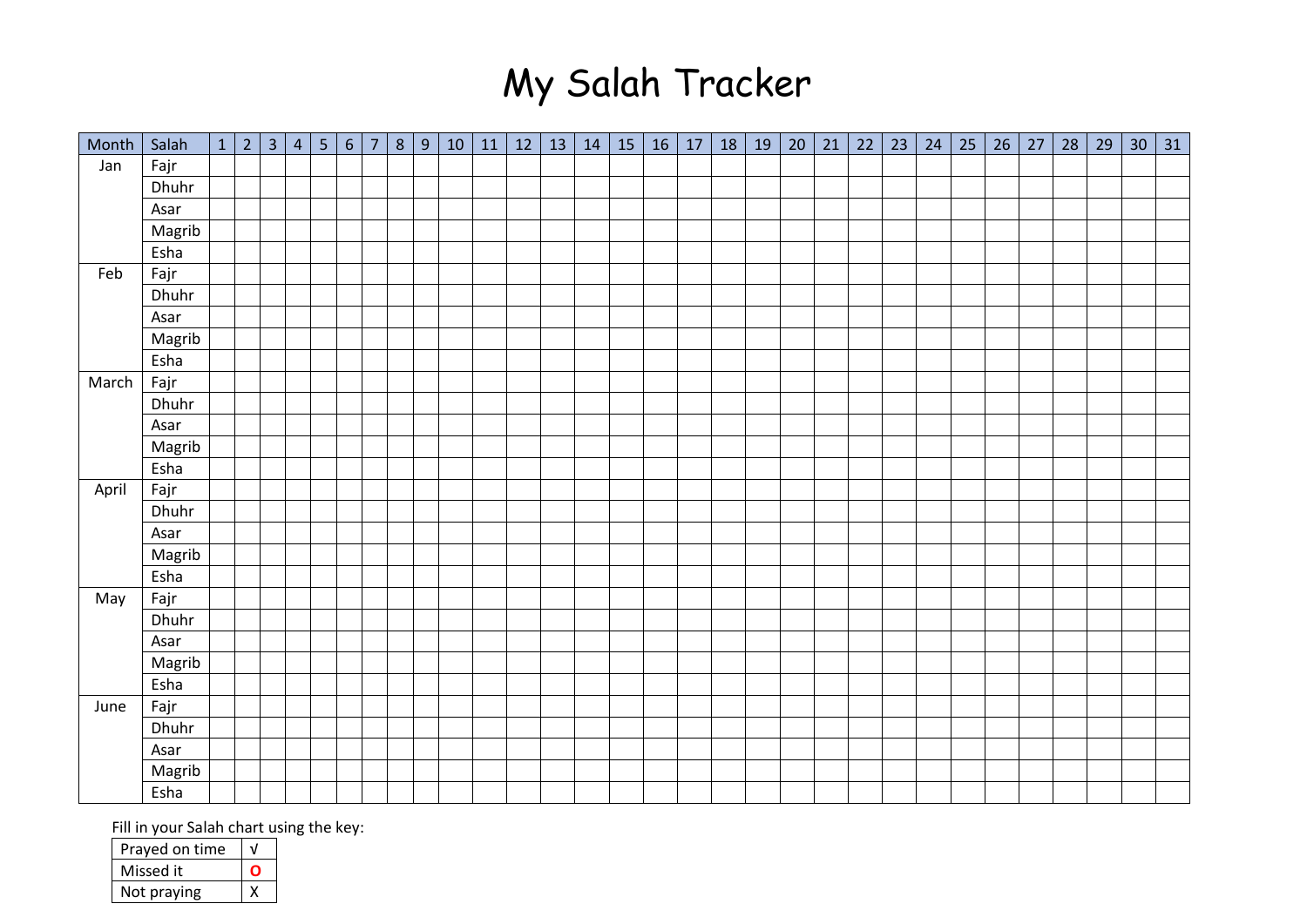## My Salah Tracker

| Month | Salah  | $1 \mid 2$ | $\overline{3}$ | $\vert 4 \vert$ | 5 | $\sqrt{6}$ | 7 <sup>1</sup> | $8\phantom{1}$ | 9 | 10 | 11 | 12 | 13 | 14 | 15 | 16 | 17 | 18 | 19 | 20 | 21 | 22 | 23 | 24 | 25 | 26 | 27 | 28 | 29 | 30 <sup>°</sup> | 31 |
|-------|--------|------------|----------------|-----------------|---|------------|----------------|----------------|---|----|----|----|----|----|----|----|----|----|----|----|----|----|----|----|----|----|----|----|----|-----------------|----|
| July  | Fajr   |            |                |                 |   |            |                |                |   |    |    |    |    |    |    |    |    |    |    |    |    |    |    |    |    |    |    |    |    |                 |    |
|       | Dhuhr  |            |                |                 |   |            |                |                |   |    |    |    |    |    |    |    |    |    |    |    |    |    |    |    |    |    |    |    |    |                 |    |
|       | Asar   |            |                |                 |   |            |                |                |   |    |    |    |    |    |    |    |    |    |    |    |    |    |    |    |    |    |    |    |    |                 |    |
|       | Magrib |            |                |                 |   |            |                |                |   |    |    |    |    |    |    |    |    |    |    |    |    |    |    |    |    |    |    |    |    |                 |    |
|       | Esha   |            |                |                 |   |            |                |                |   |    |    |    |    |    |    |    |    |    |    |    |    |    |    |    |    |    |    |    |    |                 |    |
| Aug   | Fajr   |            |                |                 |   |            |                |                |   |    |    |    |    |    |    |    |    |    |    |    |    |    |    |    |    |    |    |    |    |                 |    |
|       | Dhuhr  |            |                |                 |   |            |                |                |   |    |    |    |    |    |    |    |    |    |    |    |    |    |    |    |    |    |    |    |    |                 |    |
|       | Asar   |            |                |                 |   |            |                |                |   |    |    |    |    |    |    |    |    |    |    |    |    |    |    |    |    |    |    |    |    |                 |    |
|       | Magrib |            |                |                 |   |            |                |                |   |    |    |    |    |    |    |    |    |    |    |    |    |    |    |    |    |    |    |    |    |                 |    |
|       | Esha   |            |                |                 |   |            |                |                |   |    |    |    |    |    |    |    |    |    |    |    |    |    |    |    |    |    |    |    |    |                 |    |
| Sept  | Fajr   |            |                |                 |   |            |                |                |   |    |    |    |    |    |    |    |    |    |    |    |    |    |    |    |    |    |    |    |    |                 |    |
|       | Dhuhr  |            |                |                 |   |            |                |                |   |    |    |    |    |    |    |    |    |    |    |    |    |    |    |    |    |    |    |    |    |                 |    |
|       | Asar   |            |                |                 |   |            |                |                |   |    |    |    |    |    |    |    |    |    |    |    |    |    |    |    |    |    |    |    |    |                 |    |
|       | Magrib |            |                |                 |   |            |                |                |   |    |    |    |    |    |    |    |    |    |    |    |    |    |    |    |    |    |    |    |    |                 |    |
|       | Esha   |            |                |                 |   |            |                |                |   |    |    |    |    |    |    |    |    |    |    |    |    |    |    |    |    |    |    |    |    |                 |    |
| Oct   | Fajr   |            |                |                 |   |            |                |                |   |    |    |    |    |    |    |    |    |    |    |    |    |    |    |    |    |    |    |    |    |                 |    |
|       | Dhuhr  |            |                |                 |   |            |                |                |   |    |    |    |    |    |    |    |    |    |    |    |    |    |    |    |    |    |    |    |    |                 |    |
|       | Asar   |            |                |                 |   |            |                |                |   |    |    |    |    |    |    |    |    |    |    |    |    |    |    |    |    |    |    |    |    |                 |    |
|       | Magrib |            |                |                 |   |            |                |                |   |    |    |    |    |    |    |    |    |    |    |    |    |    |    |    |    |    |    |    |    |                 |    |
|       | Esha   |            |                |                 |   |            |                |                |   |    |    |    |    |    |    |    |    |    |    |    |    |    |    |    |    |    |    |    |    |                 |    |
| Nov   | Fajr   |            |                |                 |   |            |                |                |   |    |    |    |    |    |    |    |    |    |    |    |    |    |    |    |    |    |    |    |    |                 |    |
|       | Dhuhr  |            |                |                 |   |            |                |                |   |    |    |    |    |    |    |    |    |    |    |    |    |    |    |    |    |    |    |    |    |                 |    |
|       | Asar   |            |                |                 |   |            |                |                |   |    |    |    |    |    |    |    |    |    |    |    |    |    |    |    |    |    |    |    |    |                 |    |
|       | Magrib |            |                |                 |   |            |                |                |   |    |    |    |    |    |    |    |    |    |    |    |    |    |    |    |    |    |    |    |    |                 |    |
|       | Esha   |            |                |                 |   |            |                |                |   |    |    |    |    |    |    |    |    |    |    |    |    |    |    |    |    |    |    |    |    |                 |    |
| Dec   | Fajr   |            |                |                 |   |            |                |                |   |    |    |    |    |    |    |    |    |    |    |    |    |    |    |    |    |    |    |    |    |                 |    |
|       | Dhuhr  |            |                |                 |   |            |                |                |   |    |    |    |    |    |    |    |    |    |    |    |    |    |    |    |    |    |    |    |    |                 |    |
|       | Asar   |            |                |                 |   |            |                |                |   |    |    |    |    |    |    |    |    |    |    |    |    |    |    |    |    |    |    |    |    |                 |    |
|       | Magrib |            |                |                 |   |            |                |                |   |    |    |    |    |    |    |    |    |    |    |    |    |    |    |    |    |    |    |    |    |                 |    |
|       | Esha   |            |                |                 |   |            |                |                |   |    |    |    |    |    |    |    |    |    |    |    |    |    |    |    |    |    |    |    |    |                 |    |

Fill in your Salah chart using the key:

| Prayed on time |  |
|----------------|--|
| Missed it      |  |
| Not praying    |  |